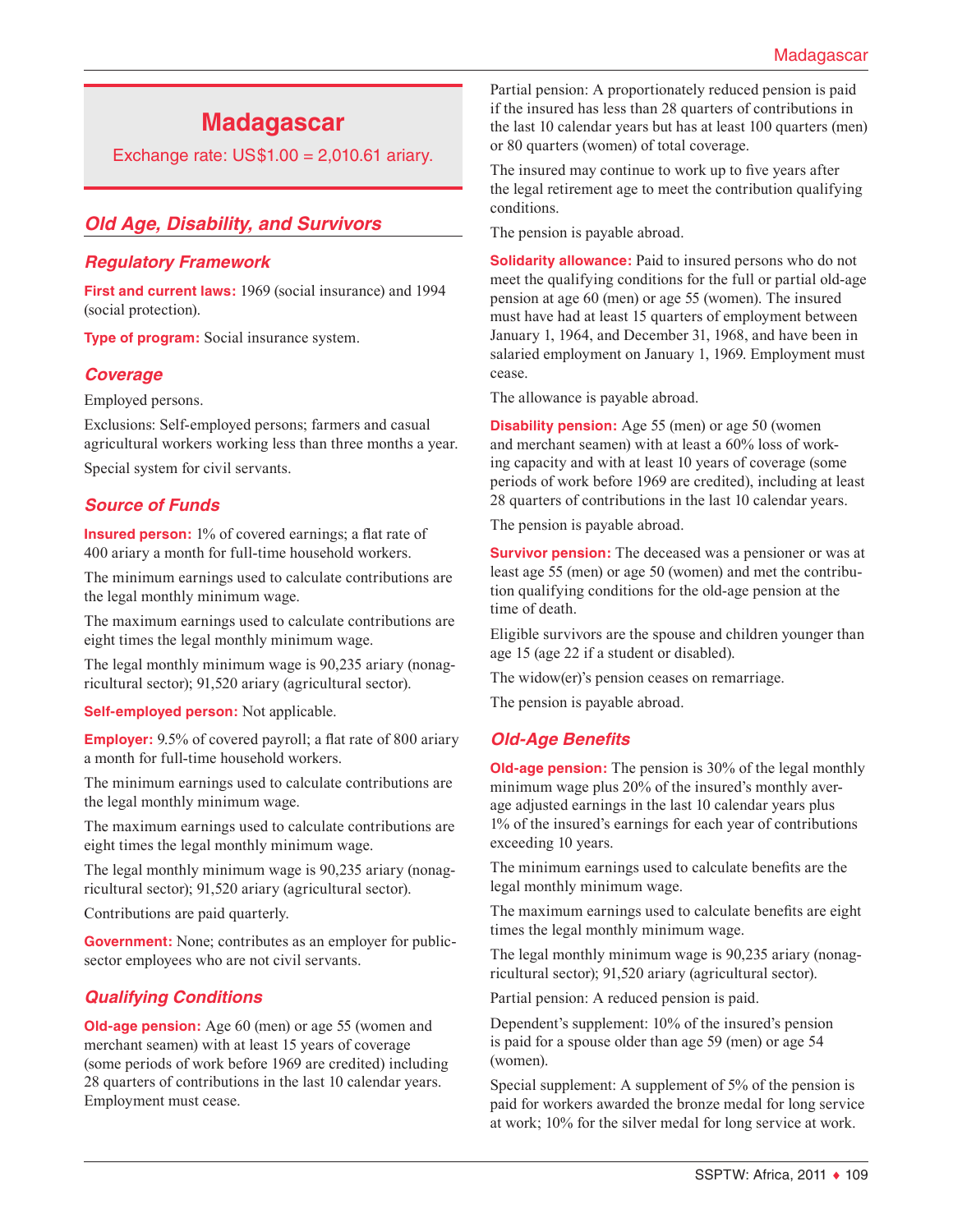The minimum pension is 60% of the legal monthly minimum wage including supplements.

The maximum pension is 40% of the maximum earnings used to calculate contributions (if supplements are not paid) or 75% of the insured's monthly average adjusted earnings in the last 10 calendar years (if supplements are paid).

The legal monthly minimum wage is 90,235 ariary (nonagricultural sector); 91,520 ariary (agricultural sector).

The insured may receive both the old-age pension and the work injury permanent disability pension. The total amount received is 100% of the higher pension plus 25% of the lower pension.

Pensions are paid quarterly.

Benefit adjustment: Benefits are adjusted according to increases in the legal minimum wage. (The last adjustment to the legal minimum wage was made in 2011.)

Refund of contributions: A lump sum of total contributions plus 2% annual interest per year is paid to an insured person with at least four contribution quarters who does not meet the requirements for the pension. The amount of the refund must not be less than 20,000 ariary.

**Solidarity allowance:** The annual allowance is 30% of 12 times the legal monthly minimum wage plus 10% of the insured's average annual earnings in the last five calendar years plus 1% of the insured's earnings for each four-quarter period of contributions.

The legal monthly minimum wage is 90,235 ariary (nonagricultural sector); 91,520 ariary (agricultural sector).

The allowance is paid quarterly.

Benefit adjustment: Benefits are adjusted according to increases in the legal minimum wage. (The last adjustment to the legal minimum wage was made in 2011.)

# *Permanent Disability Benefits*

**Disability pension:** The pension is 80% of the old-age pension that would have been paid if the insured had worked until the pensionable age.

Dependent's supplement: 10% of the insured's pension is paid for a spouse older than age 59 (men) or age 54 (women).

Special supplement: A supplement of 5% of the pension is paid for workers awarded the bronze medal for long service at work; 10% for the silver medal for long service at work.

The minimum pension is 60% of the legal monthly minimum wage, including supplements.

The legal monthly minimum wage is 90,235 ariary (nonagricultural sector); 91,520 ariary (agricultural sector).

If the insured is no longer capable of work and is eligible for both the disability pension and the work injury permanent disability pension, only the higher pension is paid.

Benefit adjustment: Benefits are adjusted according to increases in the legal minimum wage. (The last adjustment of the legal minimum wage was made in 2011.)

Refund of contributions: A lump sum of total contributions plus 2% annual interest per year is paid to an insured person with at least four contribution quarters who does not meet the requirements for the pension. The amount of the refund must not be less than 20,000 ariary.

# *Survivor Benefits*

**Survivor pension:** 30% of the pension the insured received or would have been entitled to receive is paid to an unemployed widow(er); 15% if the widow(er) is employed or receiving a pension.

Pensions are paid quarterly.

**Orphan's pension:** 15% of the pension the insured received or was entitled to receive is paid for each of the first two orphans; 10% for each additional orphan; 20% for each full orphan.

All survivor benefits combined must not exceed 85% of the pension the deceased received or would have been entitled to receive.

Benefit adjustment: Benefits are adjusted according to increases in the legal minimum wage. (The last adjustment of the legal minimum wage was made in 2011.)

# *Administrative Organization*

Ministry of Civil Service, Labor, and Social Legislation provides general supervision.

National Social Insurance Fund ([http://www.cnaps.mg\)](http://www.cnaps.mg) administers the program.

# *Sickness and Maternity*

# *Regulatory Framework*

**First law:** 1952.

**Current laws:** 1963 (family benefits) and 1994 (social protection).

**Type of program:** Social insurance system. Maternity benefits only.

# *Coverage*

Employed women, including household and salaried agricultural workers.

Exclusions: Self-employed persons; casual agricultural workers working less than three months a year.

# *Source of Funds*

**Insured person:** None.

**Self-employed person:** Not applicable.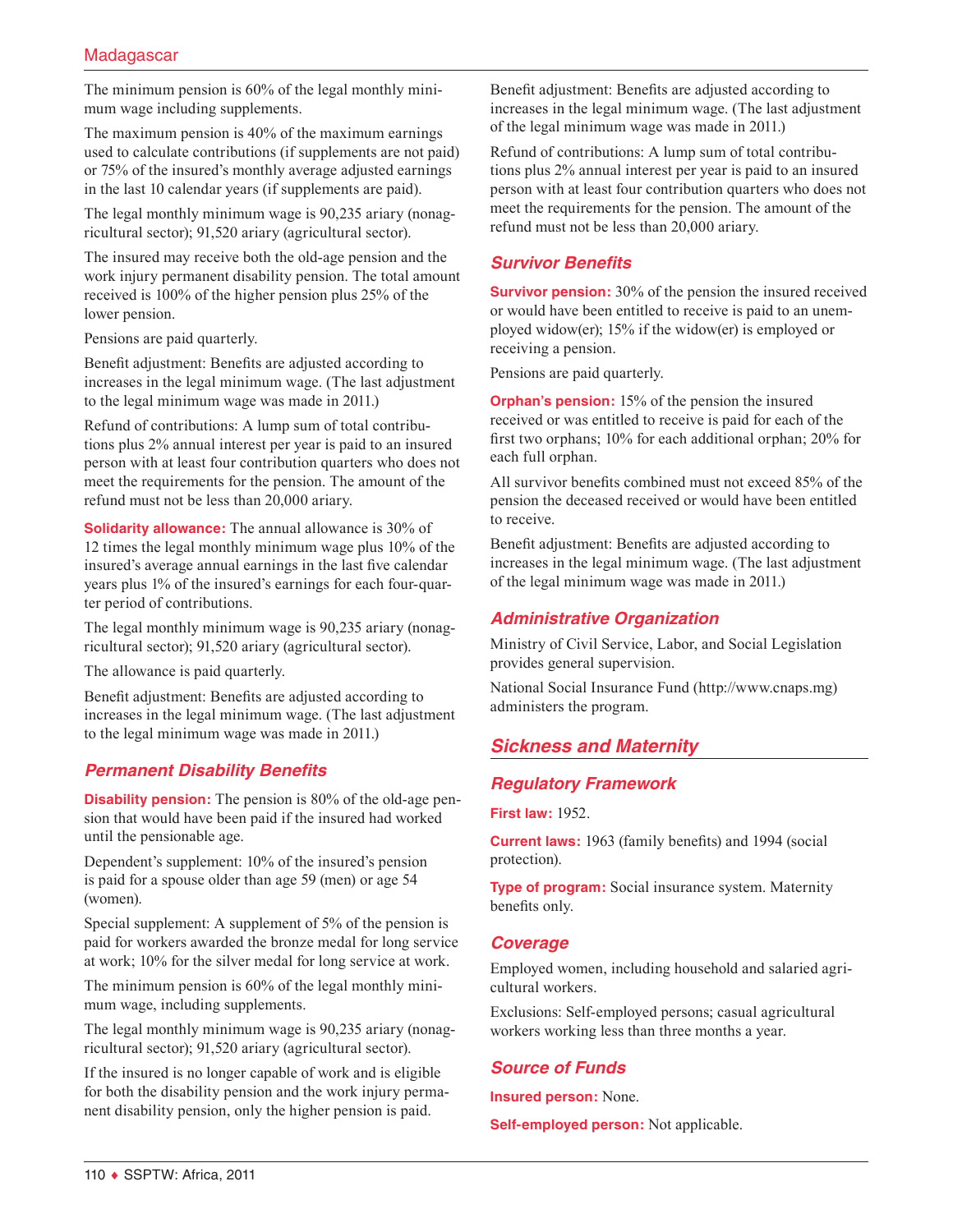**Employer:** See source of funds under Family Allowances.

**Government:** None.

# *Qualifying Conditions*

**Cash sickness benefits:** No statutory benefits are provided. (The labor code requires employers to provide paid sick leave to employees.)

**Cash maternity benefits:** The insured must have at least six consecutive months of insured employment with at least 20 days or 134 hours of work a month.

### *Sickness and Maternity Benefits*

**Sickness benefit:** No statutory benefits are provided. (The labor code requires employers to provide paid sick leave to employees.)

**Maternity benefit:** 50% of the insured's last wage is paid for six weeks before and eight weeks after (up to 11 weeks if there are complications arising from pregnancy or childbirth) the expected date of childbirth. The benefit is paid in two equal amounts (three if there are complications).

The minimum monthly earnings used to calculate benefits are the legal monthly minimum wage.

The legal monthly minimum wage is 90,235 ariary (nonagricultural sector); 91,520 ariary (agricultural sector).

If the insured is ineligible for maternity benefits, the employer pays 50% of earnings for up to 14 weeks of maternity leave.

# *Workers' Medical Benefits*

Insured women are reimbursed for the cost of medical care during pregnancy and childbirth, up to 5,000 ariary. (The labor code requires employers to provide certain medical services to employees.)

# *Dependents' Medical Benefits*

Some maternity and child health and welfare services are provided under Family Allowances. (The labor code requires employers to provide certain medical services to employees' dependents.)

# *Administrative Organization*

Ministry of Civil Service, Labor, and Social Legislation provides general supervision.

National Social Insurance Fund ([http://www.cnaps.mg\)](http://www.cnaps.mg) administers the program.

# *Work Injury*

*Regulatory Framework*

**First law:** 1925.

**Current laws:** 1963 (work injury) and 1994 (social protection).

**Type of program:** Social insurance system.

#### *Coverage*

Employed persons. Exclusions: Self-employed persons. Special system for civil servants.

# *Source of Funds*

**Insured person:** None.

**Self-employed person:** Not applicable.

**Employer:** 1.25% of covered payroll; 1% for salaried casual agricultural workers; a lump-sum monthly contribution of 385 ariary for full-time household workers; 1% of annual covered earnings for cooperative members; a flat-rate annual contribution of 40 ariary for each apprentice and each private technical school student; 1.5% of annual base earnings of 4,000 ariary per cultivated hectare for tobacco growers.

The minimum earnings used to calculate contributions are the legal monthly minimum wage.

The maximum earnings used to calculate contributions are eight times the legal monthly minimum wage.

The legal monthly minimum wage is 90,235 ariary (nonagricultural sector); 91,520 ariary (agricultural sector).

Contributions are paid quarterly. Students, cooperative members, and tobacco growers pay contributions annually.

**Government:** None; contributes as an employer for publicsector employees who are not civil servants.

# *Qualifying Conditions*

**Work injury benefits:** There is no minimum qualifying period.

### *Temporary Disability Benefits*

The daily benefit is 66.7% of the insured's daily average earnings in the last 30 days before the disability began. The benefit is paid monthly from the day after the disability began until full recovery or certification of permanent disability.

The maximum daily benefit is 1,200 ariary.

Benefit adjustment: If the disability lasts more than three months, benefits may be adjusted according to the growth in wages.

### *Permanent Disability Benefits*

**Permanent disability pension:** If the insured is assessed with a total disability, 100% of the insured's monthly aver-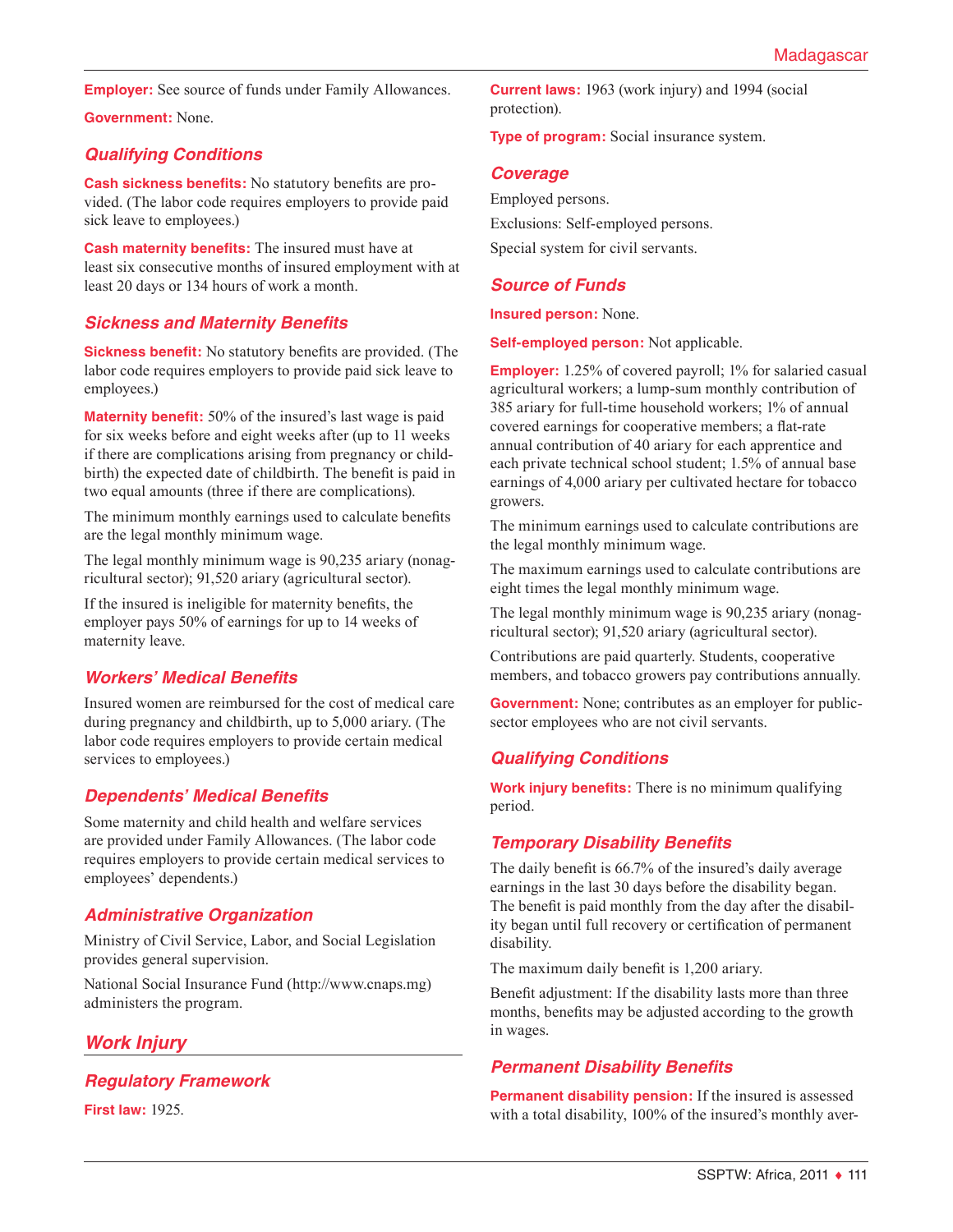age earnings in the 12 months before the disability began is paid.

The minimum earnings used to calculate benefits are 1.4 times the legal monthly minimum wage.

Only 33% of earnings exceeding four times the legal monthly minimum wage is used to calculate benefits. The maximum earnings used to calculate benefits are 16 times the legal monthly minimum wage.

The legal monthly minimum wage is 90,235 ariary (nonagricultural sector); 91,520 ariary (agricultural sector).

Constant-attendance supplement: If the insured requires the constant attendance of others to perform daily functions, 40% of the disability pension is paid. The supplement must not be less than the legal monthly minimum wage.

Partial disability: If the assessed degree of disability is 10% or more, the pension is the insured's average earnings in the 12 months before the disability began multiplied by 0.5 times the percentage of the assessed degree of disability for the portion of disability up to 50% and by 1.5 times the percentage of the assessed degree of disability for the portion of disability greater than 50%.

If the assessed degree of disability is greater than 10%, the minimum earnings used to calculate benefits are 1.4 times the legal monthly minimum wage.

The legal monthly minimum wage is 90,235 ariary (nonagricultural sector); 91,520 ariary (agricultural sector).

The partial disability pension is paid quarterly. If the assessed degree of disability is 75% or more, the pension can be paid monthly; if the assessed degree of disability is less than 10%, the pension is paid as a lump sum.

The partial and total disability pensions may be partially converted to a lump sum after receiving the pension for three years.

The insured may receive both the old-age pension and the work injury permanent disability pension. The total amount received is 100% of the higher pension plus 25% of the lower pension.

Benefit adjustment: Benefits are adjusted according to increases in the legal minimum wage. (The last adjustment of the legal minimum wage was made in 2011.)

# *Workers' Medical Benefits*

Benefits include medical and surgical care, hospitalization, medicine, appliances, transportation, and rehabilitation.

### *Survivor Benefits*

**Survivor pension:** 30% of the deceased's monthly average earnings in the 12 months before the disability began is paid to a widow(er).

**Orphan's pension:** 15% of the deceased's monthly average earnings in the 12 months before the disability began is paid for each of the first two orphans younger than age 15

(age 19 if an apprentice, age 22 if a student or disabled) and 10% for each other orphan; 20% for each full orphan.

**Dependent parent's and grandparent's pension:** 10% of the deceased's average earnings is paid for each dependent parent or grandparent, up to 30%.

The minimum earnings used to calculate benefits are 1.4 times the legal monthly minimum wage.

The maximum earnings used to calculate benefits are 16 times the legal monthly minimum wage.

For earnings exceeding four times the legal monthly minimum wage, only 33.3% of these earnings are used to calculate benefits.

The legal monthly minimum wage is 90,235 ariary (nonagricultural sector); 91,520 ariary (agricultural sector).

All survivor benefits combined must not exceed 85% of the deceased's earnings used to calculate benefits.

Pensions are paid quarterly.

**Funeral grant:** A lump sum of 20,000 ariary is paid.

Benefit adjustment: Pensions are adjusted according to increases in the legal minimum wage. (The last adjustment of the legal minimum wage was made in 2011.)

### *Administrative Organization*

Ministry of Civil Service, Labor, and Social Legislation provides general supervision.

National Social Insurance Fund ([http://www.cnaps.mg\)](http://www.cnaps.mg) administers the program.

# *Family Allowances*

# *Regulatory Framework*

**First law:** 1952.

**Current laws:** 1963 (family benefits) and 1994 (social protection).

**Type of program:** Employment-related system.

#### *Coverage*

Employed persons.

The insured must reside in Madagascar or France.

Unemployed workers are covered for up to six months under certain conditions.

Exclusions: Self-employed persons; farmers and casual agricultural workers working less than three months a year. Special system for civil servants.

# *Source of Funds*

**Insured person:** None.

**Self-employed person:** Not applicable.